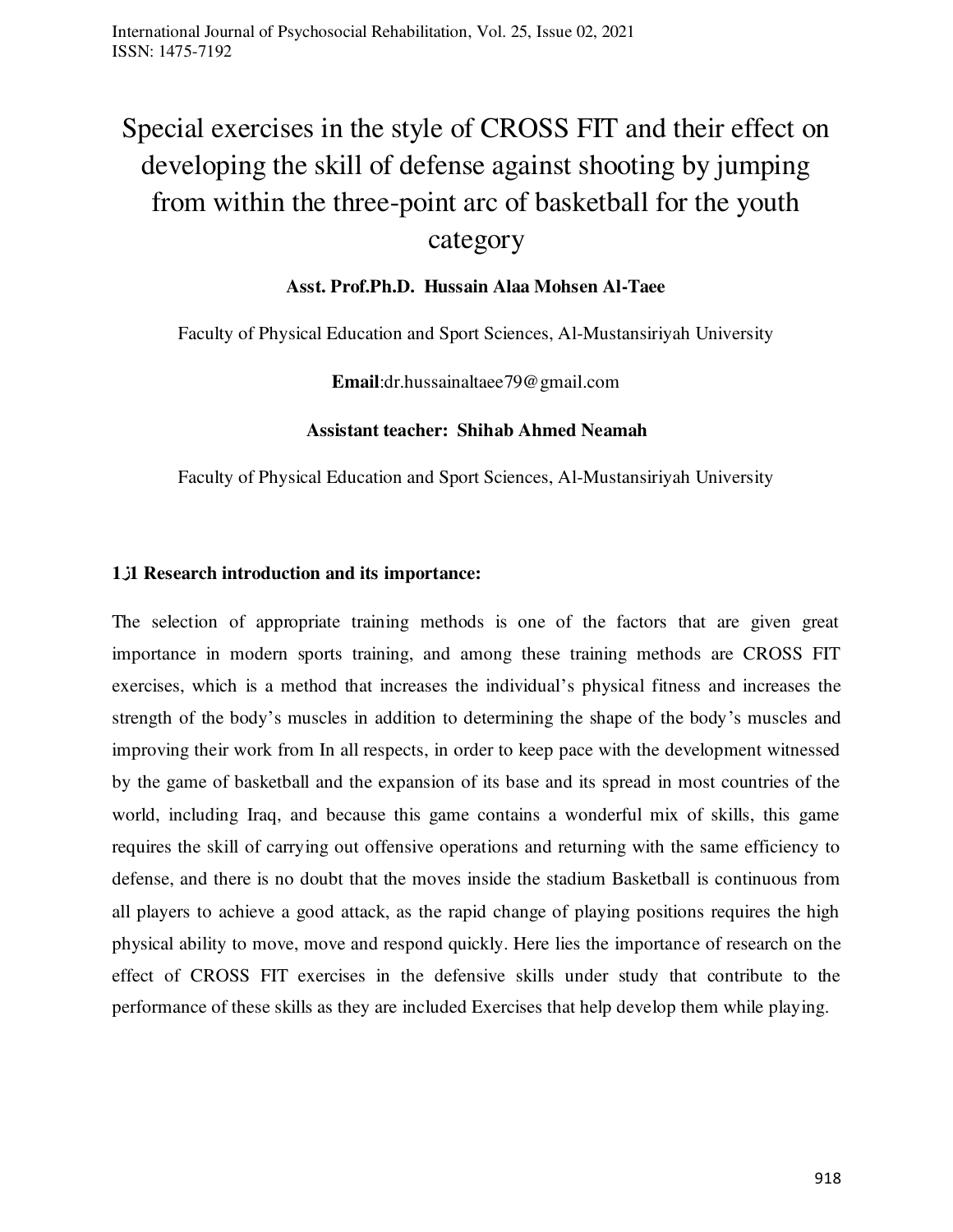#### **1.2 Research Problem:**

Through the researchers watching the basketball game, they noticed that there is a decrease in the defensive skills of basketball players, especially at the end of each half, which the researchers attribute to a decrease in some of the physical abilities and defensive skills of basketball players.

## **1.3 Research Objectives:**

- 1- Preparing cross-training exercises for young basketball players.
- 2- Recognizing the effect of CROSS FIT exercises in developing defense against shooting by jumping from within the three-point arc of young basketball players.

## **1.4 hypothesis of research:**

There are statistically significant differences between the pre and posttests of defense skill against shooting by jumping from within an arc of three points.

## **1.5 Fields of Research:**

- **The human field:** Lines Sports Club players for the 2019/2020 season.
- The temporal field: for the period from  $(1/9/2019)$  to  $(11/14/2019)$ .
- **Spatial fields :** Al-Karkh's first breeding hall.

## **2 Research methodology and field procedures:**

#### **2.1 Research Methodology:**

 $\overline{a}$ 

 The two researchers chose the experimental approach because it fits the nature of the problem to be studied, and because it fulfills the objectives and assumptions of the research, as the experimental method is "proving hypotheses through experimentation" <sup>1</sup> and with the method of one group  $2$ .

#### **2.2 Research community and sample:**

<sup>&</sup>lt;sup>1</sup>Khairuddin Ali Owais; Scientific Research Handbook: (Cairo, Arab Thought House for Printing and Publishing, 1999) p. 125

<sup>&</sup>lt;sup>2</sup>WajihMahjoub; Methods and Methods of Scientific Research: (Baghdad, Dar Al-Hikma Printing and Publishing, 1993) p. 346.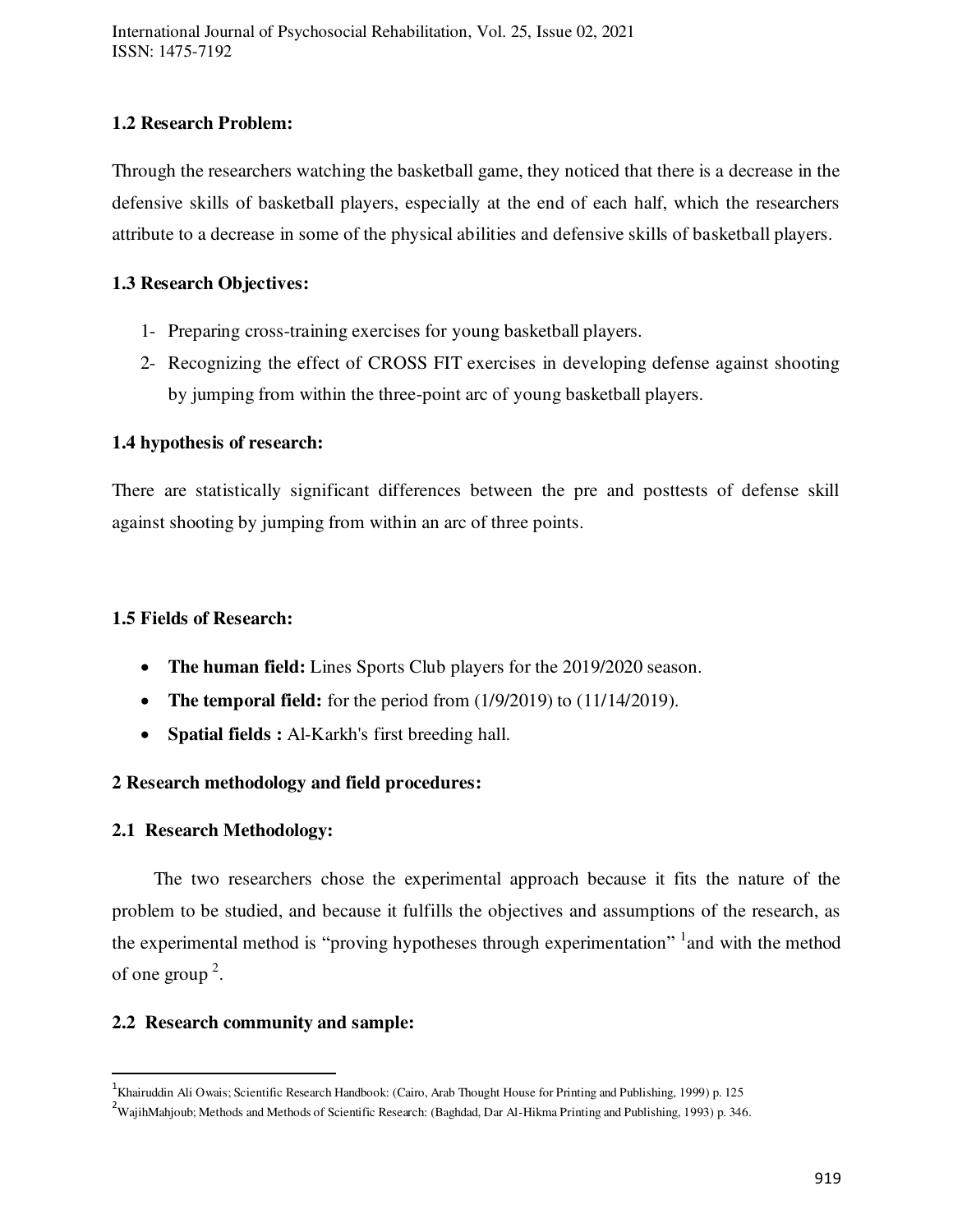The selection of the sample is one of the main pillars of scientific research, as it "represents the community of origin or the model on which the researcher conducts the whole and the focus of his work on it"<sup>3</sup>.

The two researchers identified the research community for the Baghdad Basketball League players who numbered (6) clubs, and its sample was from the youth category. The sample was chosen by an intentional method that included the athletes of the Rabat Lines Basketball Club who represent the research community of (12) players.

#### **2.3 Information collection methods:**

Arab and foreign sources and references, skill tests, a form to record data, a form to dump data.

#### **2.4 devices and tools used in the study:**

- (Kettelbell) 4kg ball.
- Medicine balls, ball weighing 8kg.
- 3 electronic stopwatch.
- 10 legal basketball.
- A legal basketball court.
- 20m leather tape measure.
- GNMPS BOX) various sizes height of 20cm and 30cm.

#### **2.5 Test the skill of defense against shooting by jumping from within the three-point arc. <sup>4</sup>**

#### **Test purpose:**

Measuring the player's ability to cut, disperse, or remove the ball during correction by the attacker

#### **Tools :**

 $\overline{a}$ 

Playground - Basketball - Landmarks - Stop Watch - Shooting Board.

<sup>&</sup>lt;sup>3</sup>WajihMahjoub; Methods and methods of scientific research in mathematical education. 3rd Edition: (Baghdad, Dar Al-Hikma Printing and

Publishing, 1993) p. 181.<br><sup>4</sup>Ali Sumum Al-Fartousi: Building and codifying defense tests against peaceful correction and correction from jumping for young players with basketball. Al-Mustansiriya University, published research. In the Helwan University Conference and the University of Baghdad Conference, 2015 pp. 8, 10.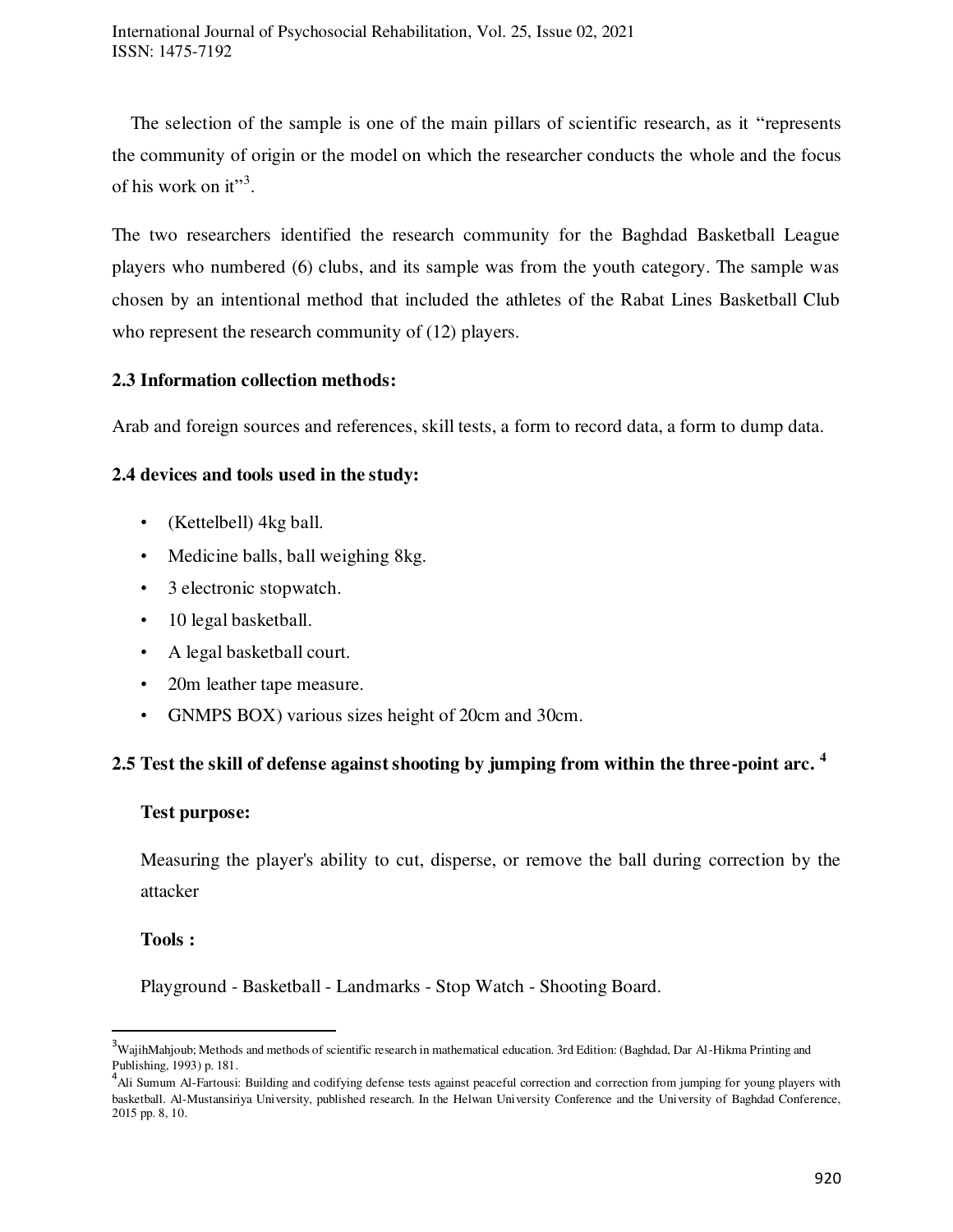Performance method:

- 1- The examiner places floor marks in the centers of the five attacking players, as the defending player is 5 m away from the basket.
- 2- The defending player starts off from mark (5), heading to mark (4), then makes the combined defensive stand of the shooter in position (4), then moves to mark No. (5), then moves to mark No. (1) and then moves to mark No. ( 2) Then he moves to the mark No. (3), taking each time the defensive position and the correct defensive position against the shooter in the previous positions, as in figure (18).

## **Score Calculation Method:**

- 1- Each player is awarded 3 scoring attempts from each position.
- 2- Two points if the ball is caught.
- 3- One point if the ball is removed after it leaves the attacker's hand.
- 4- Zero when the ball leaves the attacking player's hand and does not reach the defender's basket, and if the defender fouls.



Figure (1) shows the test of defense against shooting from jumping inside the three-point arc (\*)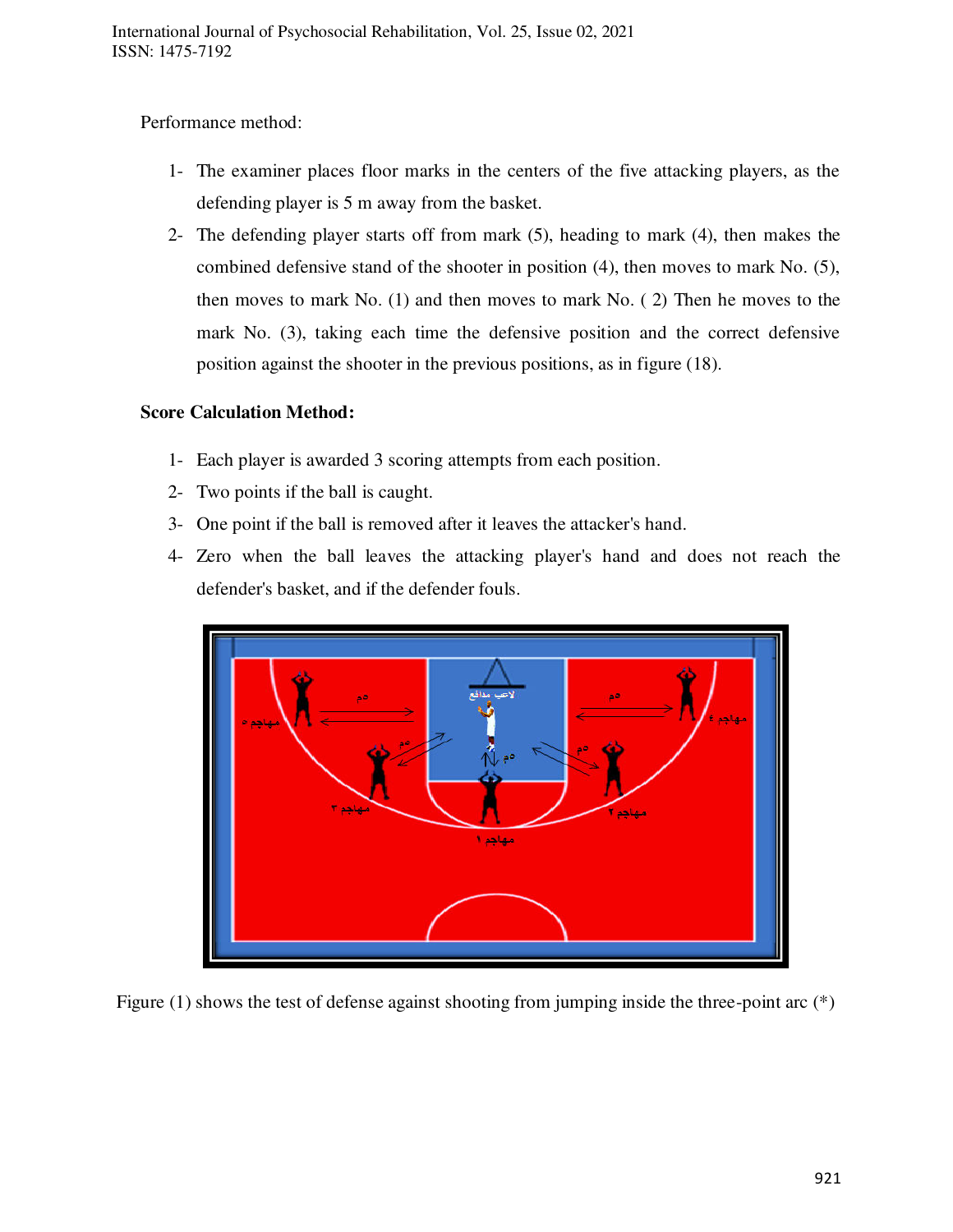## **3.6 Exploratory Experience**

#### **3.6.1 The first exploratory experience:**

The exploratory experiment was conducted on Sunday, 9/1/2019 at (4) in the afternoon in the first Al-Karkh education hall. The experiment was conducted on a sample of the (2) youth lines club players from outside the research sample, and the researcher obtained a number of points to be followed During the main experiment to facilitate the scientific physical and skill tests, the aim of the experiment was the following:-

- 1- Determine the exact location of the signs during the skill test.
- 2- Know the time spent during the test.
- 3- Training the assisting work team on the test and ensuring that the locations assigned to both the recorder and the timer are taken. The researcher concluded through this experience that the players must be committed to the instructions for the test in order to reach accurate results during the test.

#### **3.7 Research procedures:**

#### **3.7.1 Pre-tests for the research sample:**

The pre-test was conducted on Monday, 9/2/2019 at (4) in the afternoon in the first Karkh Education Hall, for the skill tests for defense against shooting from jumping inside the threepoint arc, during which the tests were conducted on the research sample after all devices and tools were put in their specified place. Previously in the pilot experiment.

#### **3.7.2 Main Experience:**

#### **Main experience:**

The researcher, along with the supervisor, set up training modules in the style of (CROSS FIT) exercises to develop defense skills, which will include the main experience

- $\triangleleft$  The total training period is (8) eight weeks
- $\triangle$  The total number of training units (24 training units)
- $\triangleleft$  Number of weekly training units (three units)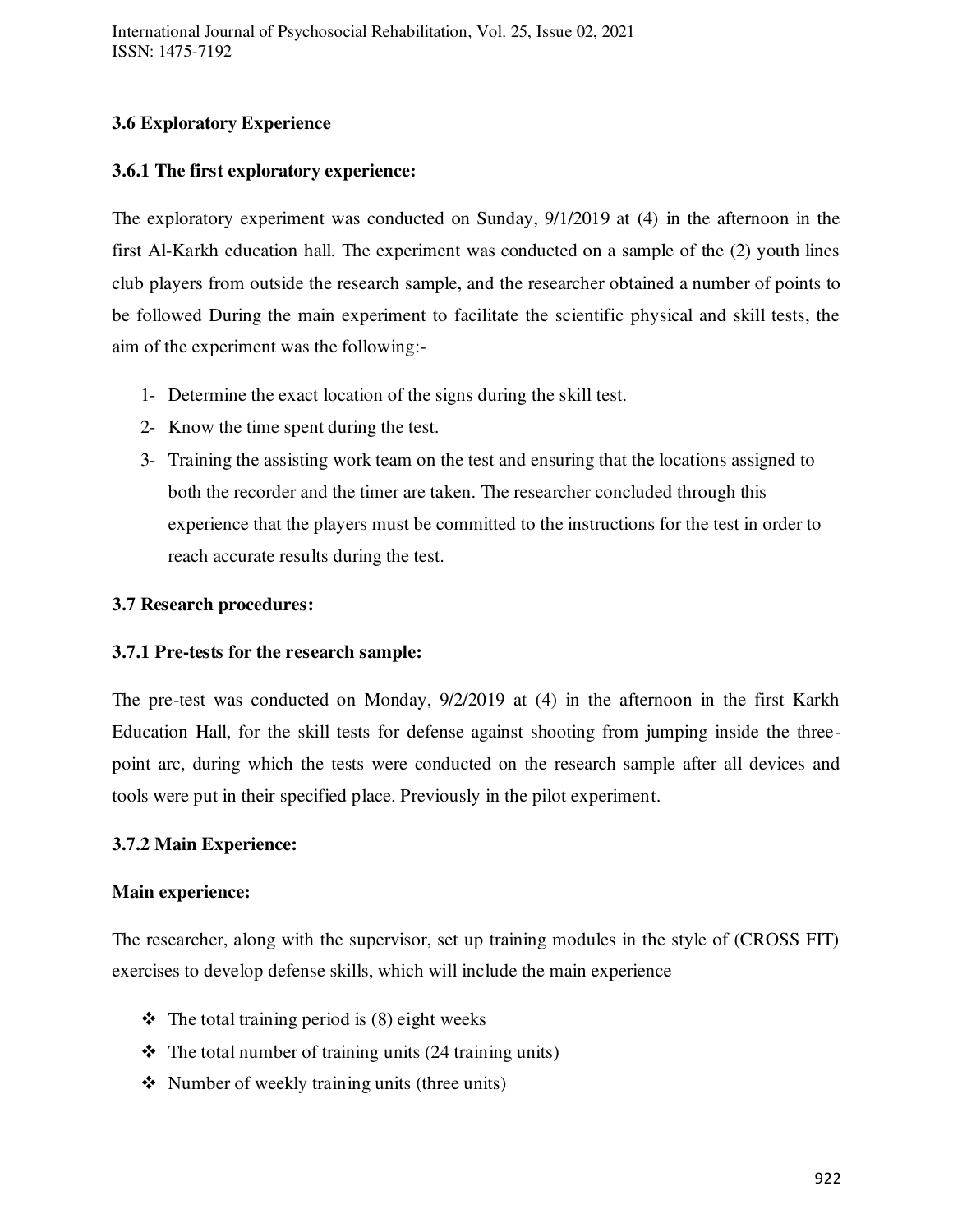Weekly training days (Sunday, Tuesday, Thursday)

## **3.7.3 Exercises Used:**

The CROSS FIT exercises that the researchers used were implemented by the team coach and under the direct supervision of the researchers. The time for applying the exercises from the main part of the training unit ranges between (30-35) minutes, which are:

- 1- Resistance ropes climbing exercise
- 2- Roads on the tire))
- 3- Turn of frame exercise
- 4- Squat exercises with jumping in the air
- 5- shoulder exercises fit bell
- 6- Double-Knee Strike
- 7- Wall Hammer Rotation
- 8- Ball exercises of different weights
- 9- resistance ropes exercises:
	- Biceps wave
	- Lying T
	- Lateral whip
- 10- Box Jumps: 5 reps in 20 seconds
- 11- Kettlebell exercise 5 reps in 30 seconds
- 12- Barbell Deadlift) 5 repetitions in 10 reps
- 13- Air squats exercise
- 14- Ab serum exercise
- 15- Bell-Up exercise
- 16- Thruster exercise
- 17- Exercise Medicine Ball Clin

#### **3.7.4 Dimensional Tests:**

Dimensional tests of the skill of defense against shooting by jumping from inside the three-point arc were conducted after the completion of the implementation of the CROSS FIT exercises on Sunday 3/11/2019 at (4) in the afternoon in Al-Karkh's first breeding hall.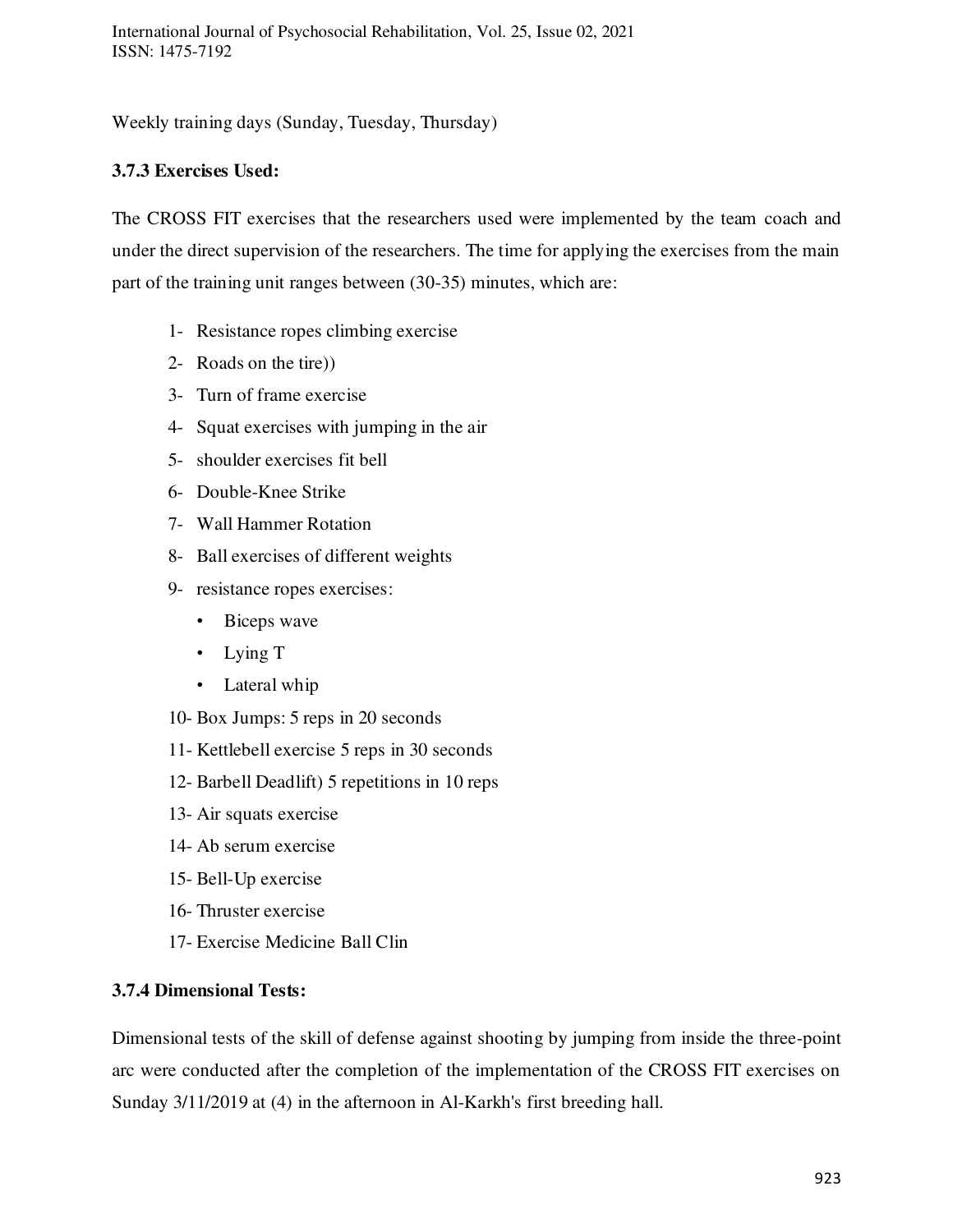International Journal of Psychosocial Rehabilitation, Vol. 25, Issue 02, 2021 ISSN: 1475-7192

#### **3.8 statistical methods:**

The researcher used the appropriate statistical methods to solve and collect the data, researching this by relying on the statistical package which is (SPSS).

#### **4. Presentation, analysis and discussion of results:**

## **4.1 Presentation and analysis of the results of the skill variables:**

**Table (1):**Shows the arithmetic mean, standard deviations, and the calculated value of (t) and the significance of the correction tests for the pre and post research group.

| <b>Test</b><br>defense<br>against                                                                                            | <b>Processors</b><br><b>Statistic</b><br><b>Variables</b> | <b>Alone</b><br>Measurement Q <sup>-</sup> | <b>The</b><br>pretest<br>$\pm p$ |  | Post test<br>$Q^-$<br>$\pm p$ |  | ${\bf P}$ | P e | <b>Values</b><br>T<br><b>Calculated</b> | <b>Sig</b> | indication |
|------------------------------------------------------------------------------------------------------------------------------|-----------------------------------------------------------|--------------------------------------------|----------------------------------|--|-------------------------------|--|-----------|-----|-----------------------------------------|------------|------------|
| $0.316$ 1.2<br>0.258<br>0.349<br>0.3<br>0.9<br>2.714<br>0.024<br>shotgun by<br>Degree<br>jumping<br><b>Inside the</b><br>arc |                                                           |                                            |                                  |  |                               |  |           |     |                                         |            | mora       |

Significance when (Sig)> (0.05), degree of freedom  $(n - 1) = 12 - 1 = 11$ , significance level  $(0.05)$ 

Table (1) in the correction test from within the bracket of three points shows that the value of the arithmetic mean of this variable in the pre-test was (0.9) and the standard deviation (0.316), while the value of the arithmetic mean in the post test of the variable itself was (1.2) and the standard deviation (0.258) As for the calculated value of T, it was (2.714), while the value of  $(Sig)$  (0.024) was less than (0.05) at an error level

(0.05) and a degree of freedom (5), and this means that the difference is significant and in favor of the post test, as shown in Figure No. ( 2).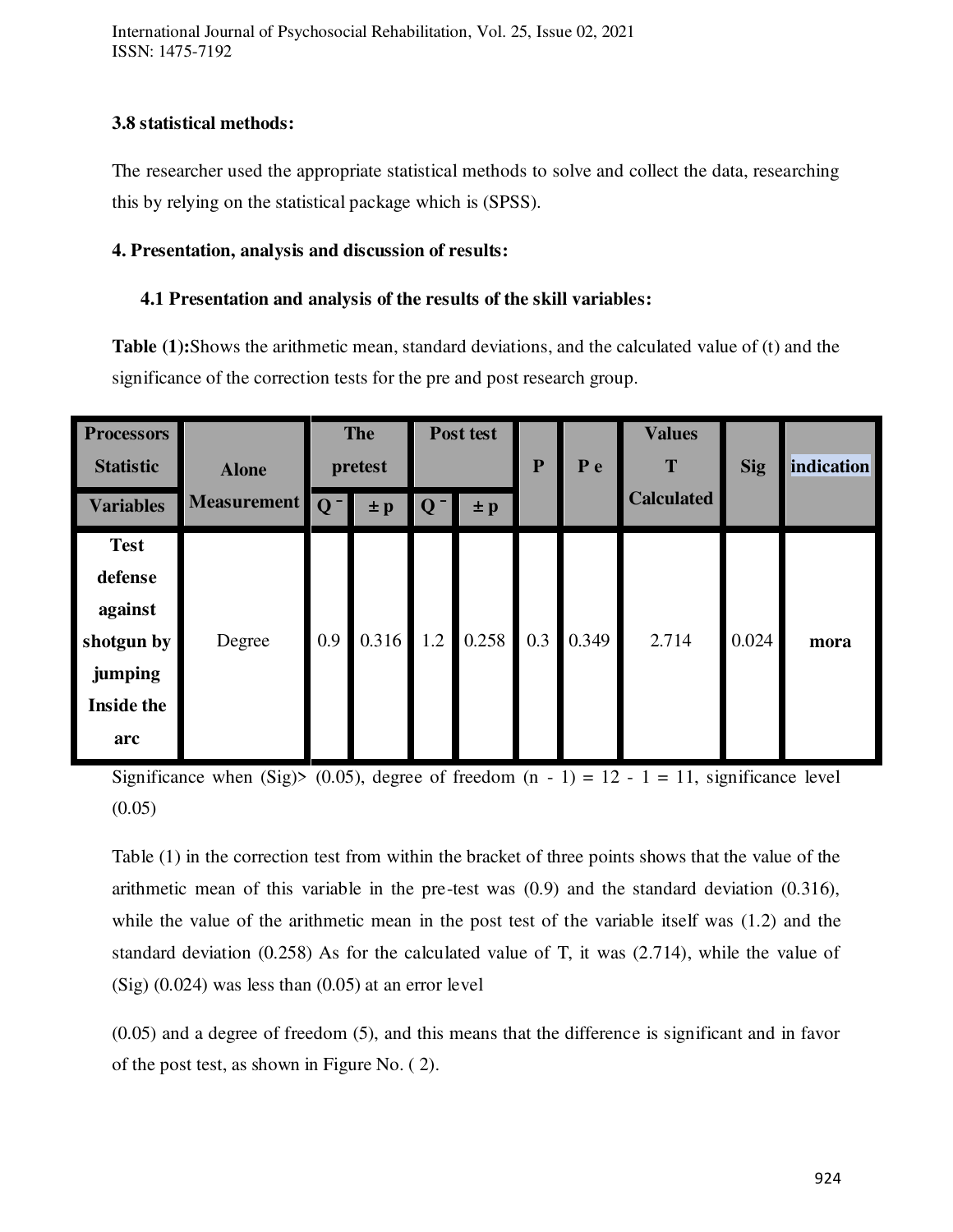

**Figure No. (2)** : shows the percentage of evolution of the research sample

#### **4-2 Discussing the results:**

 $\overline{a}$ 

The results showed that there is a significant difference between the pre and post tests of the research sample and in favor of the post test, and the researcher attributes that the moral difference to the test of defense against shooting from jumping from within the three-point arc to good consistency and connection in one training unit through the distribution and good division of exercises.

 The main goal of every training process is to develop the level of athletes in physical abilities, which is reflected in their skill potential, and then to achieve achievement. Therefore, building the training curriculum according to the correct scientific foundations will lead to the achievement of the desired goals of training, and that the curriculum will inevitably lead to Achievement will develop if it is built on a scientific basis in organizing and programming the training process, using appropriate intensity, and noting individual differences "<sup>5</sup>.

The researchers attribute the reason for this to the effectiveness of the exercises used in a scientifically successful and influential way in terms of intensity and volume of training and rest according to the intensity that matches the requirements of strength characterized by speed and

<sup>&</sup>lt;sup>5</sup>Saad Mohsen. The effect of training methods to develop the explosive power of the legs and arms on the accuracy of long-range shooting by jumping high in handball. PhD thesis. Baghdad University. College of Physical Education, 1996, p. 98.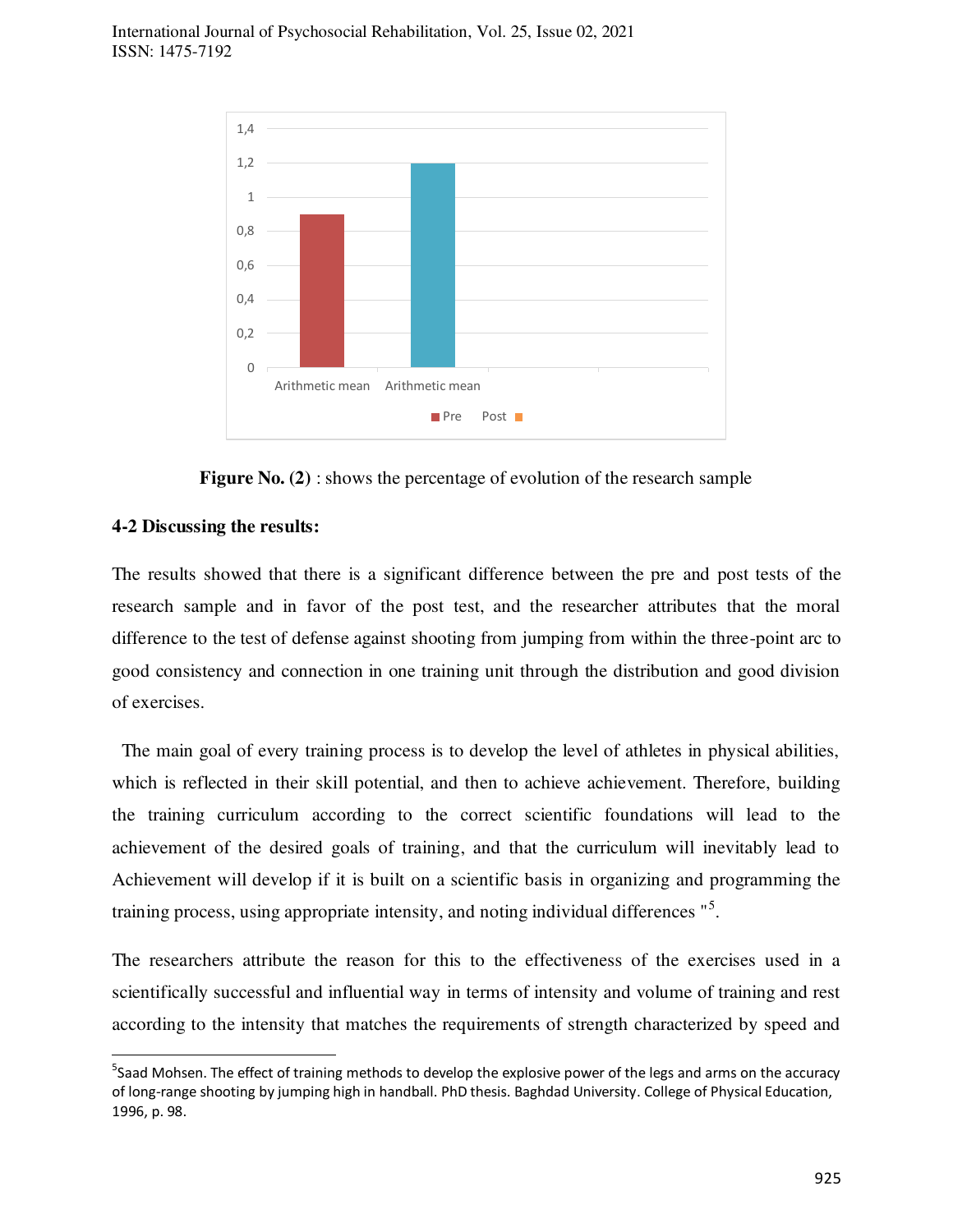which was associated with the development of the ability of nerve impulses, which is the main indicator in the occurrence of muscle contraction, which was affected by the exercises related to the development of some Physical abilities that are reflected in skill performance.

This is confirmed by (Ben Buckley, 2013) that "structured and programmed training and the use of types of intensity in training and the use of optimal rest types between repetitions lead to the development of achievement and that the process of overcoming resistance through performing a specific movement and completing it as quickly or as short a time as possible is achieved in the defense service." Against the correction by jumping from within the three-point arc "<sup>6</sup>. As this shows the relationship between the player's ability to produce strength and the necessary time that the player spends in training, and this leads to the extent to which strength is linked to other abilities such as speed and endurance, and by supporting the viewpoint that considers the need not to isolate the physical capabilities from each other so that benefit from that can be achieved.  $\frac{7}{1}$ Also, the use of CROSS FIT exercises works to develop endurance of speed through the introduction of excitement and suspense, and this is confirmed by (Muhammad Reda Ibrahim and Mahdi Kazem Ali), "the introduction of various exercises in the training curricula accurately in order to maintain the athlete's continuous desire to implement the requirements of arduous training. And transforming them from a state of boredom and boredom to a state of happiness, joy and enjoyment during training. "<sup>8</sup> And (Nayef Mafdi, 2011) indicates that" the gradual use of exercise and its difficulty works to acclimatize the body and increase its physiological, physical and skill adaptation processes, and this in turn works to raise the level, And that the graduation in training units exercises creates a state of continuous increase in the processes of skill performance to correct and then raise the level of performance "<sup>9</sup>, as" the level of physical fitness rises quickly during the use of exercises Bad A new intention that the athlete is not accustomed to.  $" ' 10$ 

#### **5. Conclusions and Recommendations:**

 $\overline{a}$  $6$ Ben Buckley; recent trends in the science of training (NJ. USA .2013) $\cdot$  p24.

<sup>&</sup>lt;sup>7</sup> Awais Al-Jabali; Mathematical Training, Theoretical and Practice. 1st Edition: (Cairo G.M.C Printing and Publishing House, 2000), p. 373

<sup>&</sup>lt;sup>8</sup>Muhammad Reda Ibrahim, Mahdi Kazem Ali; the foundations of sports training for different ages. 1 Edition: (Baghdad, Dar Diaa for Printing, 2013), p. 39.

<sup>9</sup>Nayef Muddy Jabour; Sports Training Physiology. Edition 1: (Amman, Arab Society Library for Publishing and Distribution, 2011), p. 213.

<sup>&</sup>lt;sup>10</sup>Muhammad Ibrahim Shehata; Fitness Handbook. I 2: Alexandria, The Egyptian Library for Printing, Publishing and Distribution, 2013, p. 71.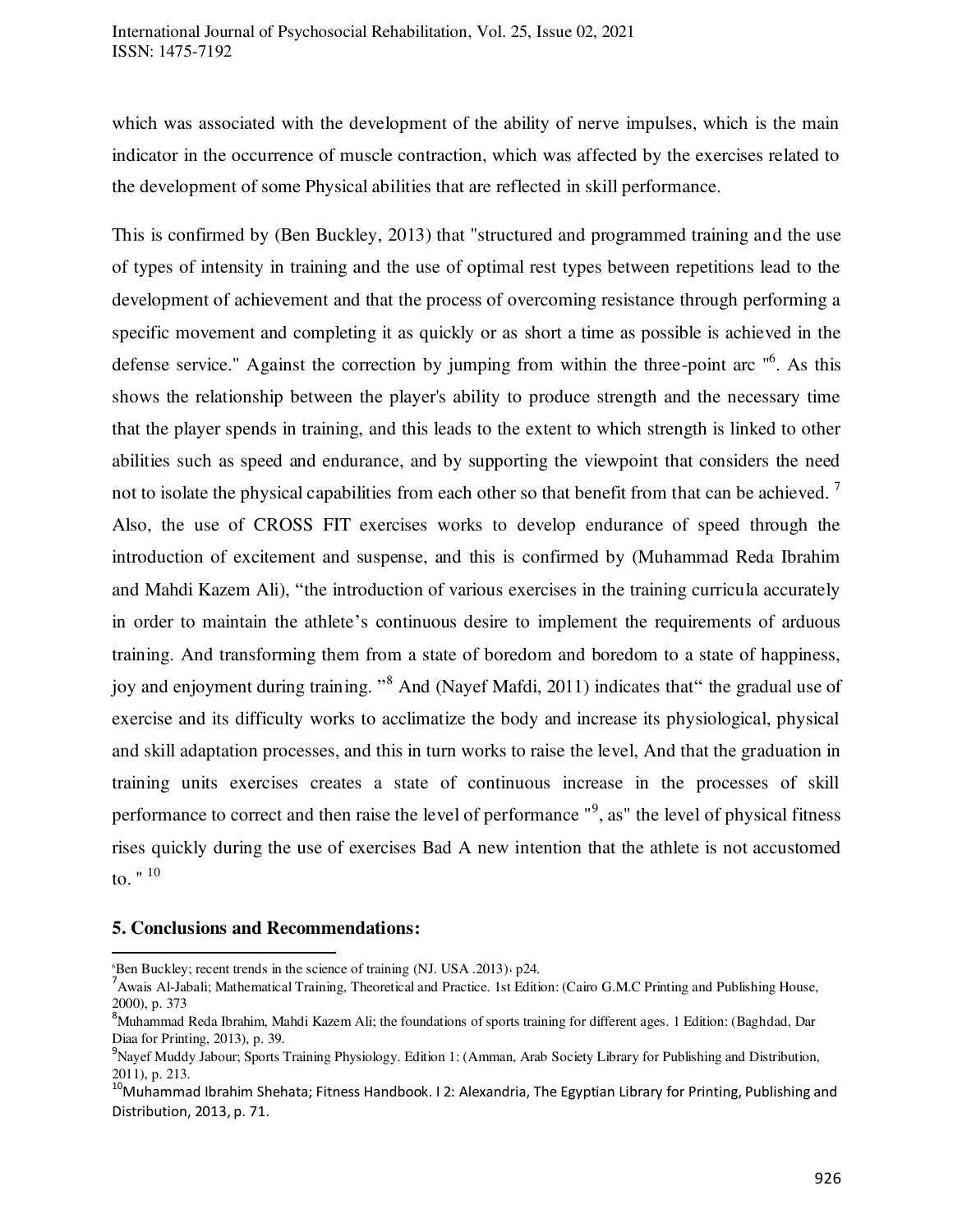## **5.1 Conclusions:**

- 1. The CROSS FIT exercises prepared by the researcher affected the development of skills to test the defense against shooting from jumping from within the three-point arc.
- 2. CROSS FIT exercises contributed to the development of skills to test the defense against shooting from jumping from within the three-point arc.
- 3. The use of (CROSS FIT) exercises has achieved an advantage in developing defense skills against correction by jumping from within the three-point arc.

#### **5.2 Recommendations:**

- 1- The necessity to prepare training curricula for the use of (CROSS FIT) training for all ages and for both genders to develop defense skills.
- 2- The necessity of conducting similar research and studies using (CROSS FIT) exercises for the youth stage, which will help in developing skills, especially for defense in basketball because of its importance in matches.
- 3- Spread cultural awareness of the necessity of practicing (CROSS FIT) training in society, as this type of training constitutes the development of young players.

#### **References**

- [1]. Khair al-Din Ali Owais; Scientific Research Handbook: (Cairo, Arab Thought House for Printing and Publishing, 1999) p. 125
- [2]. Saad Mohsen. The effect of training methods to develop the explosive power of the legs and arms on the accuracy of long-range shooting by jumping high in handball. PhD thesis. Baghdad University. College of Physical Education, 1996, p. 98.
- [3]. Ali Sumum Al-Fartousi: Building and codifying defense tests against peaceful correction and correction from jumping for young players with basketball. Al-Mustansiriya University, published research. In the Helwan University Conference and the University of Baghdad Conference, 2015 pp. 8, 10.
- [4]. Owais Al-Jabali; Mathematical Training, Theoretical and Practice. 1st Edition: (Cairo G.M.C Printing and Publishing House, 2000), p. 373
- [5]. Mohamed Ibrahim Shehata; Fitness Handbook. I 2: Alexandria, The Egyptian Library for Printing, Publishing and Distribution, 2013, p. 71.